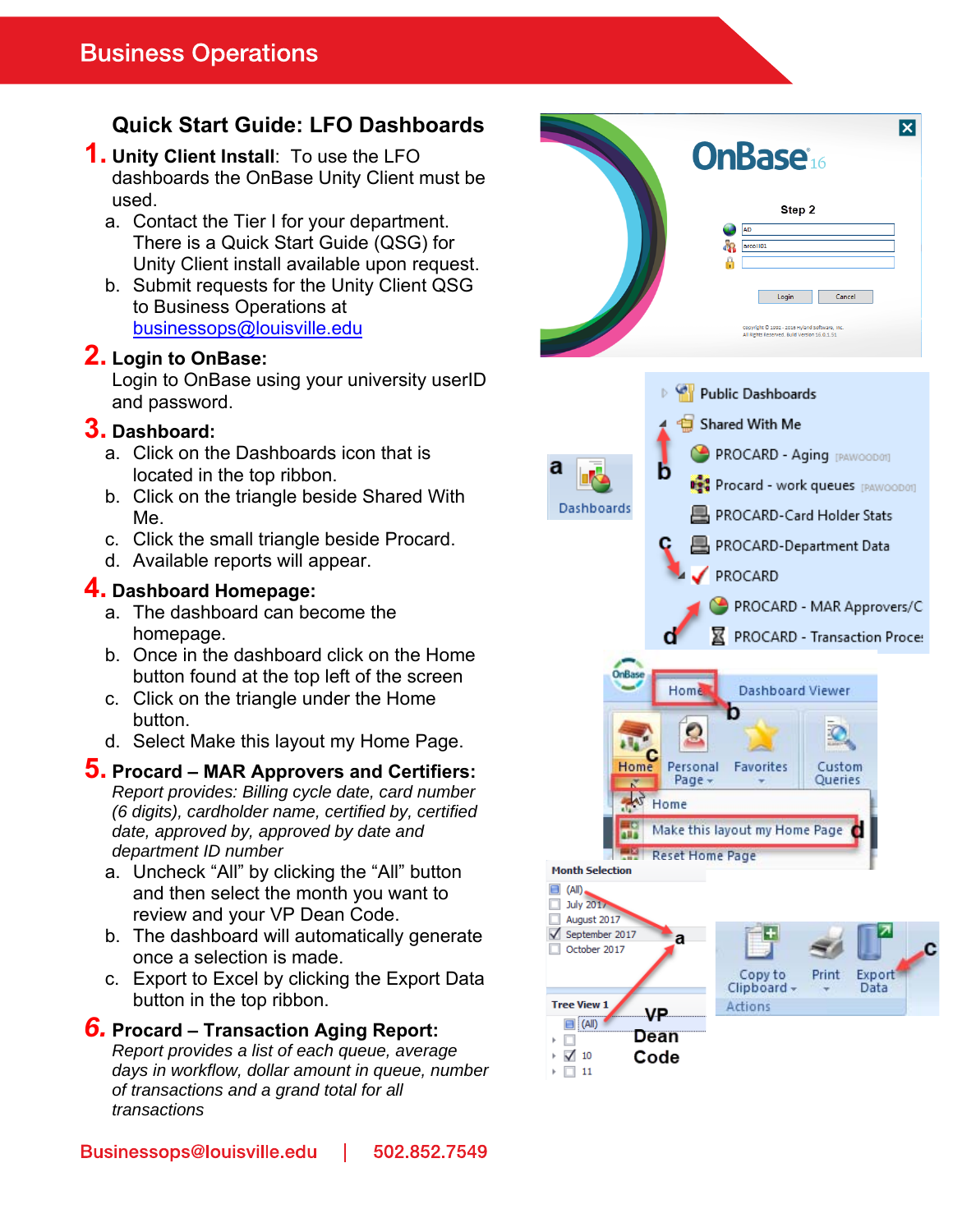- a. On the right hand side of the report select the VP Dean Code by clicking on the down arrow next to the VP Dean Code number.
- b. Leave "All" checked under Department ID for a full view of everything under the VP Dean Code. To view data by department check the box next to the department(s) that need to be viewed.
- c. The top half of this report is in a spreadsheet format and evaluates each queue that has transactions to report the number of days transactions have been in each queue. To download this data into Excel follow step 5c.
- d. The bottom half of this report is a bar graph with each queue represented by a different color. Click the bar of any queue until the OnBase transaction form appears. The form contains the receipt and other documentation which can be viewed by clicking on the link in the form.
- e. The dates are selected by using the adjustable slide date parameter at the bottom. Narrow down the dates by sliding the ends points until the dates for the desired review are selected.

### **7. Procard – VP Dean Info with Dates:**

*Report provides the date the transaction was put into the queue, department ID number, number of transactions in each queue and cardholder name* 

- a. On the right hand side of the report select the VP Dean Code by clicking on the down arrow next to the VP Dean Code number.
- b. Leave "All" checked under Department ID for a full view of everything under the VP Dean Code. To view data by department check the box next to the department(s) that need to be viewed.
- c. Select the queue that needs to be reviewed. Leave "All" checked to see all queues.
- d. The report will then display to the left. Click on the person's transactions that you want to review.



10/6/2017

10/3/2017

9/24/2017

9/29/2017

10/11/2017

11/5/2017

 $11/8/$